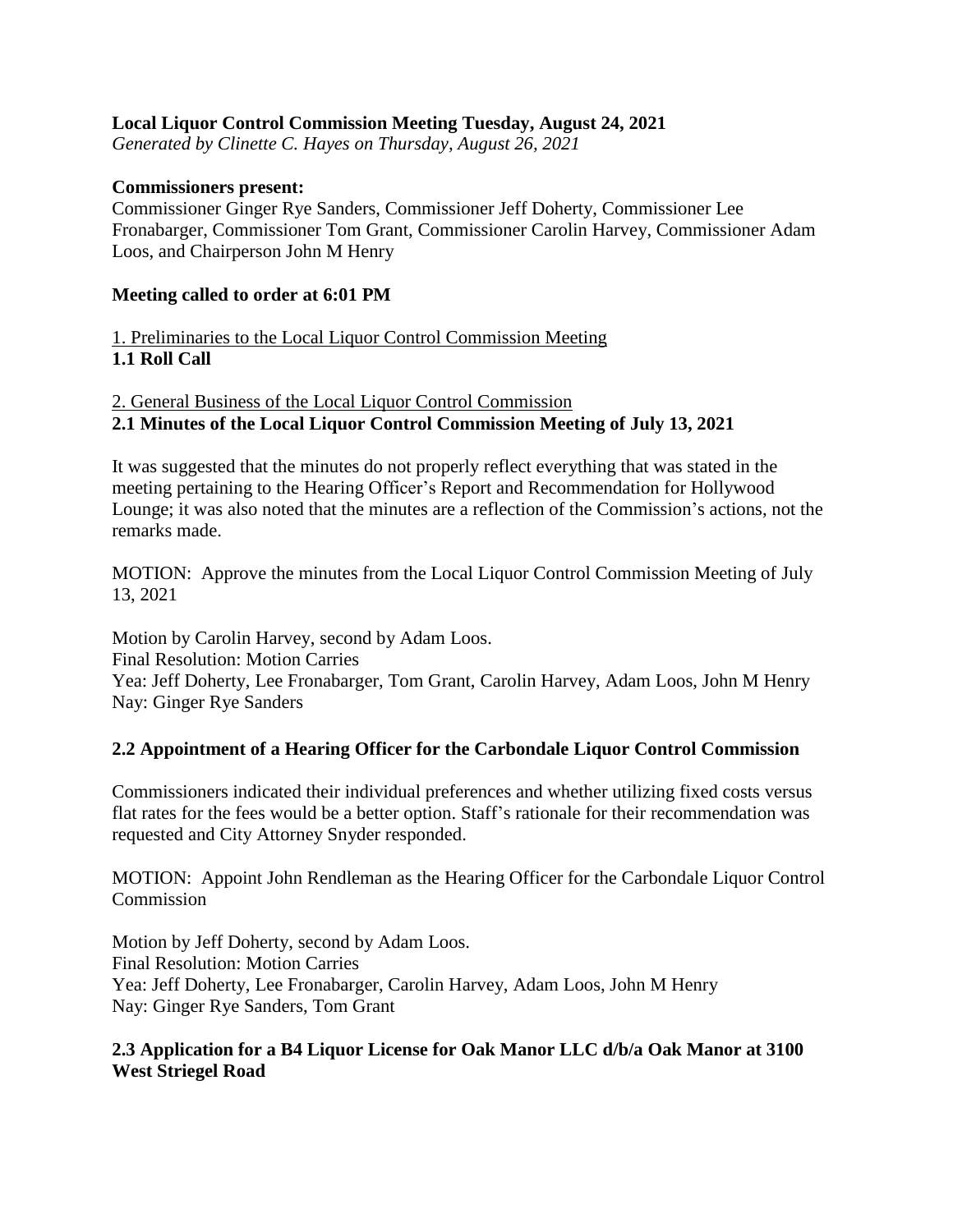The applicant, Wes Gibson, was in attendance to address any questions or concerns from the Commission. The applicant described the layout and location of the property and how the venue would be utilized.

MOTION: Approve the Class B4 Liquor License for Oak Manor, LLC, contingent upon receipt of all outstanding items.

Motion by Jeff Doherty, second by Lee Fronabarger. Final Resolution: Motion Carries Yea: Ginger Rye Sanders, Jeff Doherty, Lee Fronabarger, Tom Grant, Carolin Harvey, Adam Loos, John M Henry

# **2.4 Application for a Class A2 Liquor License (Restaurant, All Alcoholic Liquor) from Gud Cooking, LLC d/b/a Gud Cooking, LLC**

MOTION: Approve the issuance of the Class A2 liquor license for Gud Cooking, LLC d/b/a Gud Cooking, LLC, contingent upon receipt of all outstanding items.

Motion by Adam Loos, second by Tom Grant. Final Resolution: Motion Carries Yea: Ginger Rye Sanders, Jeff Doherty, Lee Fronabarger, Tom Grant, Carolin Harvey, Adam Loos, John M Henry

### **2.5 Application for a Class A2 Liquor License (Restaurant, All Alcoholic Liquor) from Indigo Event Space and Lounge, LLC d/b/a Indigo Event Space and Lounge**

The Commission's main concern was that the proposed operation seems more like a bar than a restaurant, noting restaurants must adhere to the 51% food service requirement. Based on the application and the proposed menu submitted, it might be difficult for the applicant to achieve the minimum percentage, and the last three tenants of this location had similar issues.

The applicant, Unree Westley, was in attendance to address any questions or concerns from the Commission. Mr. Westley explained his plan for achieving the minimum percentage requirement.

An exception to the 100' minimum distance restriction for a bar to operate due to its proximity to a church could be made, but only if the Council adopts an Ordinance to allow for such an action. The financial impact for the applicant on waiting for such and Ordinance to be adopted was discussed.

The Liquor Commission debated whether to grant the license as a Class A2 or a B2, reevaluating the operation at the time of renewal, and taking action in the near future to adopt an Ordinance allowing the operation of a bar upon approval by the Commission.

MOTION: Approve the issuance of the Class A2 liquor license for Indigo Event Space and Lounge, LLC d/b/a Indigo Event Space and Lounge, contingent upon receipt of all outstanding items.